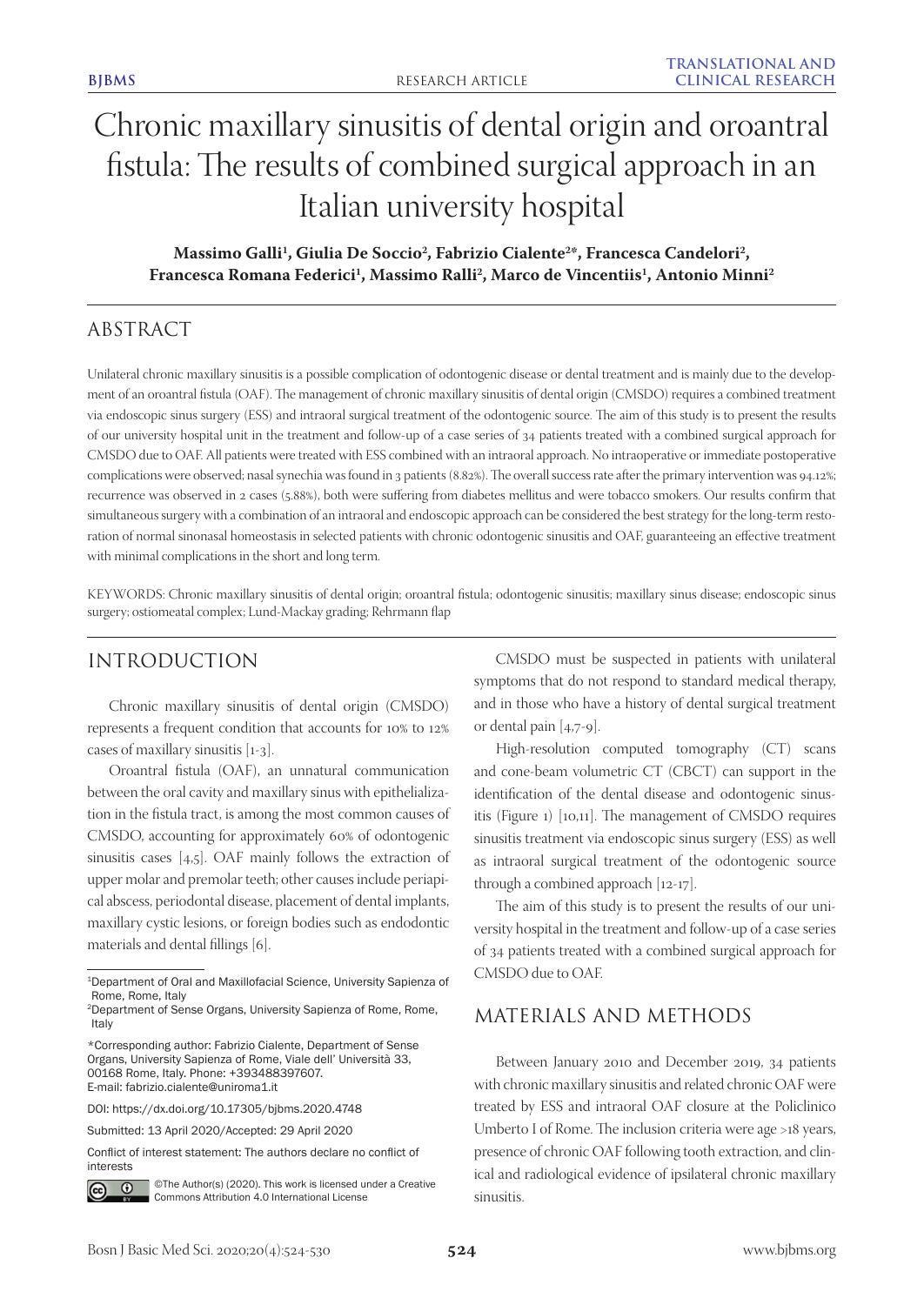All patients underwent preoperative otolaryngology and dental clinical evaluation; orthopantomography, axial and coronal contiguous 1 mm CT or CBCT scans of paranasal sinuses, and nasal endoscopy were performed to identify the location and extent of the disease.

The following information was collected during the initial visit for each patient: gender and age, comorbidities, and history of smoking.

#### Surgical intervention

Surgery was performed under general anesthesia by the same surgeons. Local infiltration of the middle turbinate and uncinate process with a local anesthetic solution containing epinephrine was performed to minimize bleeding. Medial traction of the middle turbinate and retrograde resection of the posteroinferior part of the uncinate process was performed using a rigid 30° 4 mm endoscope (Karl Storz, Tuttlingen, Germany). The uncinate process cut edges were trimmed with a microdebrider to identify the natural maxillary sinus ostium. The ostium was enlarged in a posteroinferior direction to allow a clear visualization of the natural sinus and its drainage after healing. Foreign bodies were removed through the enlarged maxillary ostium using a 45° and 70° 4 mm endoscope and a curved suction tip. Polyps – if present – were removed, while edematous and hyperemic mucosa was preserved. After ESS, the oral surgery team performed the necessary tooth extractions and removal of pre-existing prostheses or dental implants. Subsequently, the OAF was excised, allowing correct evaluation of the size of the bony defect and clear access to the alveolar recess of the maxillary sinus. A buccal advancement flap procedure according to the Rehrmann technique was performed to reach a complete closure of the fistulous defect.

The following information was collected during the first postoperative visit for each patient: surgical technique and intra and postoperative complications, postoperative use of analgesics and antibiotics, and duration of hospitalization.

#### Ethical statement

The study was approved by the local Ethics Committee of our University Department and was performed in accordance with the Helsinki declaration and its amendments. Informed consent was obtained from all the participants.

#### Statistical analysis

Descriptive analysis was used to define the main clinical and demographic characteristics of the patients. Data were expressed as means and percentages. GraphPad Prism version 8.3.1 for Windows (GraphPad Software, La Jolla California USA) was used to perform statistical analysis.

## RESULTS

This study included 34 patients with unilateral OAF situated in the alveolar region. Ten patients were women (29.42%) and 24 were men (70.58%). Patients were aged between 20 and 78 years (mean: 52.63 years).

All patients had a diagnosis of unilateral CMSDO with OAF. In 17 patients (50%), anterior ethmoid sinusitis was also present; 30 patients (88.23%) had an obstruction of the ostiomeatal complex. At the time of surgery, unilateral purulent rhinorrhea was the most common presenting sign in 20 patients (58.82%), followed by unilateral nasal obstruction in 17 patients (50%), postnasal drip in 9 patients (26.47%), hyposmia in 8 patients (23.5%), headache in 7 patients (20.58%), unpleasant smell sensation in 6 patients (17.64%), facial pain in 5 patients (14.7%), and swollen cheek in 5 patients (14.7%) (Table 1).

All patients were classified as grade II according to the Lund-Mackay grading and were treated with ESS combined with an intraoral approach (Figure 2). Postoperative hospitalization was 1 or 2 days (average 1.3 days). Patients were instructed to avoid using straws, smoking, and all the activities that could cause pressure changes between the nasal and oral cavities for at least 1 month. Sutures were removed 7 days after surgery and postoperative follow-up visits were made every 6 months for 1 year to exclude signs and symptoms of relapsing forms of maxillary sinusitis and/or recurrence of OAF (Figure 3).

No intraoperative or immediate postoperative complications were observed. Among minor complications, nasal synechia was found in 3 patients (8.82%); recurrence was observed in 2 cases (5.88%), both suffering from diabetes mellitus (DM) and being tobacco smokers. The overall success rate after the primary intervention was 94.12%: no recurrent OAF was reported after the second attempt. Intraoperative cultures were performed in 27 cases (79.41%): positivity was found in 13 patients (38.23%) with a predominance of Grampositive anaerobes. A specific antibiotic therapy guided by antibiograms was performed. A large fungal ball was removed in one case (2.94%) and odontogenic cysts in 6 cases (17.64%). Thirty patients (88.23%) completed the 12-month follow-up; all cases had a complete closure of the OAF, were symptom-free, and good ventilation in the maxillary sinus was found.

### DISCUSSION

The increased use of oral implants in the past three decades has led to an increase in paranasal sinus complications such as penetration/migration of dental implants and/or grafting materials into the maxillary sinus. Recent scientific evidence suggests that the increasing number of dental surgeries over the past few years may be associated with a raised incidence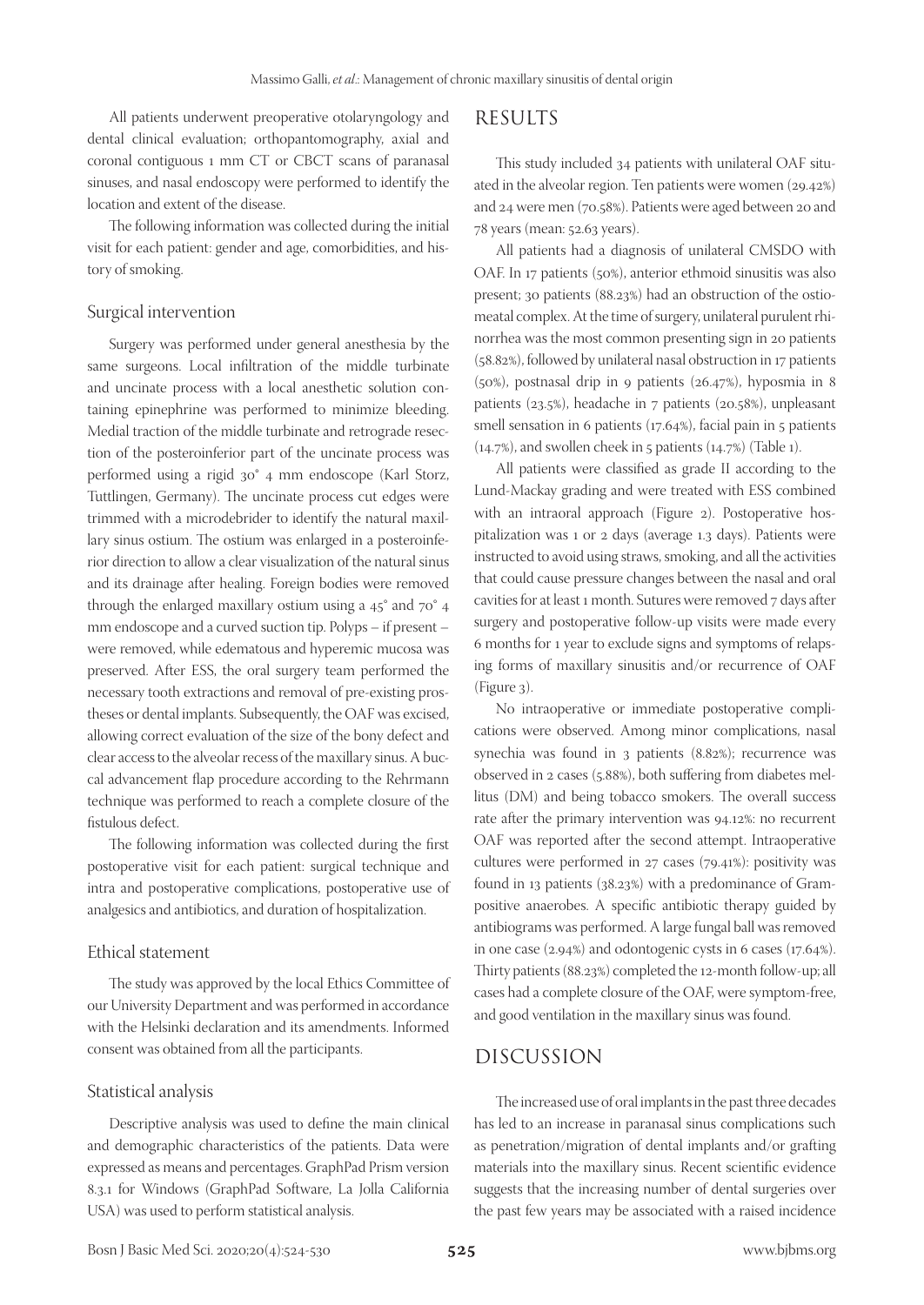| TABLE 1. Demographic and clinical data of patients included in the study |  |  |  |  |
|--------------------------------------------------------------------------|--|--|--|--|
|--------------------------------------------------------------------------|--|--|--|--|

| ID           | Name            | Sex         | Age | Preoperative<br>symptoms and signs | Radiological characteristics<br>(the Lund-Mackay grading) | Risk<br>factors            | Surgical treatment                                           | Recurrence |
|--------------|-----------------|-------------|-----|------------------------------------|-----------------------------------------------------------|----------------------------|--------------------------------------------------------------|------------|
| $\mathbf{1}$ | $\overline{RF}$ | $\mathbf M$ | 51  | $FP + H + NO + PR$                 | <b>GRADE II</b>                                           | None                       | ESS + Intraoral approach<br>(REHRMANN FLAP)                  | NO         |
| 2            | МM              | М           | 57  | $PR + PD + BS$                     | <b>GRADE II</b>                                           | Smoke                      | ESS + Intraoral approach<br>(REHRMANN FLAP)                  | NO         |
| 3            | <b>RE</b>       | $\mathbf M$ | 69  | $H + P + SC + PR$                  | <b>GRADE II</b>                                           | Diabetes                   | ESS + Intraoral approach<br>(REHRMANN FLAP)                  | NO         |
| 4            | ${\rm FP}$      | F           | 61  | $HY + NO + BS$                     | <b>GRADE II</b>                                           | Smoke                      | ESS + Intraoral approach<br>(REHRMANN FLAP)                  | NO         |
| 5            | RG              | М           | 63  | $NO + PR + PD$                     | <b>GRADE II</b>                                           | None                       | ESS + Intraoral approach<br>(REHRMANN FLAP)                  | NO         |
| 6            | DB              | $\mathbf M$ | 76  | $PR + PD$                          | <b>GRADE II</b>                                           | Smoke +<br>Diabetes        | ESS + Intraoral approach<br>(REHRMANN FLAP)                  | NO         |
| 7            | DML             | F           | 49  | $FP + NO + HY + R$                 | <b>GRADE II</b>                                           | None                       | ESS + Intraoral approach<br>(REHRMANN FLAP)                  | NO         |
| 8            | <b>AD</b>       | F           | 60  | $PR + H + PD$                      | <b>GRADE II</b>                                           | Smoke +<br>Diabetes        | ESS + Intraoral approach<br>(REHRMANN FLAP)                  | NO         |
| 9            | IV              | $\mathbf M$ | 55  | $P + SC + PR$                      | <b>GRADE II</b>                                           | Diabetes                   | ESS + Intraoral approach<br>(REHRMANN FLAP)                  | NO         |
| 10           | FD              | М           | 41  | $NO + PD$                          | <b>GRADE II</b>                                           | Smoke                      | ESS + Intraoral approach<br>(REHRMANN FLAP)                  | NO         |
| 11           | <b>VMS</b>      | F           | 20  | $BS + PR$                          | <b>GRADE II</b>                                           | None                       | ESS + Intraoral approach<br>(REHRMANN FLAP)                  | NO         |
| 12           | PC              | $\mathbf M$ | 41  | $R + NO + PR$                      | <b>GRADE II</b>                                           | None                       | ESS + Intraoral approach<br>(REHRMANN FLAP)                  | NO         |
| 13           | ZE              | F           | 29  | $FP + NO$                          | <b>GRADE II</b>                                           | Smoke                      | ESS + Intraoral approach<br>(REHRMANN FLAP)                  | NO         |
| 14           | <b>DPM</b>      | М           | 67  | $NO + PR + PD$                     | <b>GRADE II</b>                                           | Smoke +<br><b>Diabetes</b> | ESS + Intraoral approach<br>(REHRMANN FLAP)                  | NO         |
| 15           | LAI             | F           | 26  | $NO + PR$                          | <b>GRADE II</b>                                           | Smoke                      | ESS + Intraoral approach<br>(REHRMANN FLAP)                  | NO         |
| 16           | $\rm{SF}$       | М           | 71  | $PD + H + PR$                      | <b>GRADE II</b>                                           | Diabetes                   | ESS + Intraoral approach<br>(REHRMANN FLAP)                  | NO         |
| 17           | PA              | М           | 38  | $BS + NO$                          | <b>GRADE II</b>                                           | None                       | ESS + Intraoral approach<br>(REHRMANN FLAP)                  | NO         |
| 18           | DIR             | М           | 36  | $SC + P$                           | <b>GRADE II</b>                                           | None                       | ESS + Intraoral approach<br>(REHRMANN FLAP)                  | NO         |
| 19           | SC              | М           | 78  | $PR + NO$                          | <b>GRADE II</b>                                           | Smoke +<br>Diabetes        | ESS + Intraoral approach<br>(REHRMANN FLAP)                  | <b>YES</b> |
| 20           | <b>RM</b>       | М           | 51  | $NO + PR$                          | <b>GRADE II</b>                                           | Smoke                      | ESS + Intraoral approach<br>(REHRMANN FLAP)                  | NO         |
| 21           | SN              | F           | 64  | $PR + BS$                          | <b>GRADE II</b>                                           | Smoke                      | ESS + Intraoral approach<br>(REHRMANN FLAP)                  | NO         |
| 22           | SS              | М           | 53  | $NO + H$                           | <b>GRADE II</b>                                           | Smoke                      | ESS + Intraoral approach<br>(REHRMANN FLAP)                  | NO         |
| 23           | <b>RE</b>       | F           | 75  | $SC + HY$                          | <b>GRADE II</b>                                           | Diabetes                   | ESS + Intraoral approach<br>(REHRMANN FLAP)                  | NO         |
| 24           | DA              | М           | 35  | $PR + PD + BS$                     | <b>GRADE II</b>                                           | None                       | ESS + Intraoral approach<br>(REHRMANN FLAP)                  | NO         |
| 25           | <b>DPAM</b>     | F           | 73  | $H$ + $FP$ + $PR$                  | <b>GRADE II</b>                                           | None                       | ESS + Intraoral approach<br>(REHRMANN FLAP) +                | NO         |
| 26           | МM              | $\mathbf M$ | 48  | $P + NO + HY$                      | <b>GRADE II</b>                                           | Smoke                      | Septoplasty<br>ESS + Intraoral approach<br>(REHRMANN FLAP) + | NO         |
| 27           | $\rm{SF}$       | $\mathbf M$ | 58  | $NO + PR + BS$                     | <b>GRADE II</b>                                           | Smoke                      | Septoplasty<br>ESS + Intraoral approach<br>(REHRMANN FLAP)   | NO         |
| 28           | BF              | М           | 34  | HY                                 | <b>GRADE II</b>                                           | Smoke                      | ESS + Intraoral approach<br>(REHRMANN FLAP)                  | NO         |
| 29           | $\rm{BR}$       | F           | 56  | $NO$ + $PR$ + $HY$                 | <b>GRADE II</b>                                           | None                       | ESS + Intraoral approach<br>(REHRMANN FLAP)                  | NO         |
| 30           | TA              | $\mathbf M$ | 41  | $FP + P + SC$                      | <b>GRADE II</b>                                           | None                       | ESS + Intraoral approach<br>(REHRMANN FLAP)                  | NO         |
| 31           | МL              | М           | 63  | $H + PD + HY$                      | <b>GRADE II</b>                                           | None                       | ESS + Intraoral approach<br>(REHRMANN FLAP)                  | NO         |
| 32           | PMG             | F           | 77  | $R + H + NO$                       | <b>GRADE II</b>                                           | Smoke +<br>Diabetes        | ESS + Intraoral approach<br>(REHRMANN FLAP)                  | <b>YES</b> |
| 33           | МG              | М           | 55  | $NO + PR + HY$                     | <b>GRADE II</b>                                           | None                       | ESS + Intraoral approach<br>(REHRMANN FLAP)                  | NO         |
| 34           | GG              | $\mathbf M$ | 26  | $PR + NO$                          | <b>GRADE II</b>                                           | Smoke                      | ESS + Intraoral approach<br>(REHRMANN FLAP)                  | NO         |

FP: Facial pain; H: Headache; NO: Nasal obstruction; SC: Swollen cheek; PR: Purulent rhinorrhea; PD: Post-nasal drip; BS: Bad smell; HY: Hyposmia; P: Paresthesia; R: Roncopathy; ESS: Endoscopic sinus surgery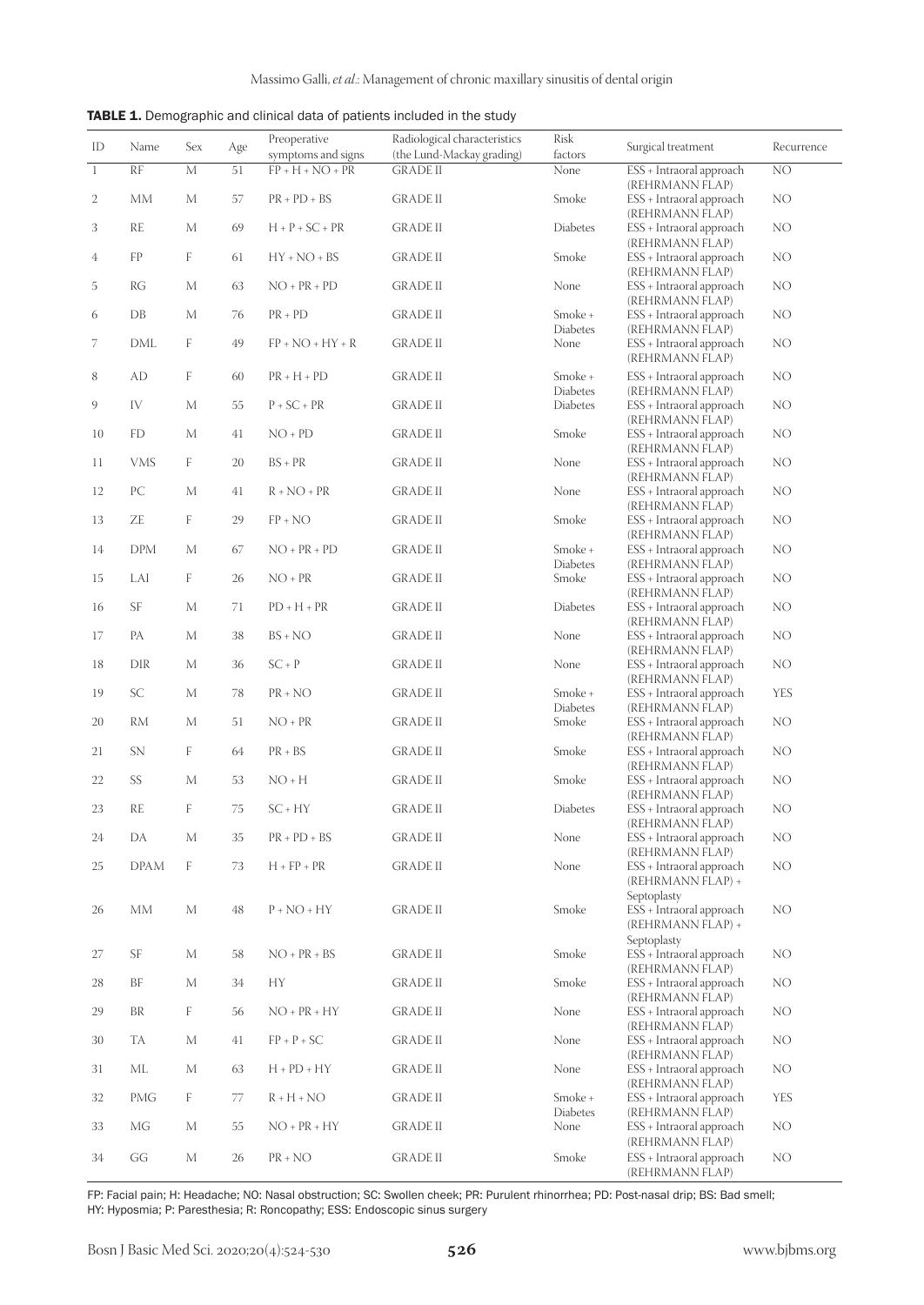

FIGURE 1. Upper panel: computed tomography scan in the axial (A), coronal (B), and sagittal (C) planes of a patient with right maxillary sinusitis and a large oroantral fistula. Lower panel: computed tomography scan in the axial (D), coronal (E), and sagittal (F) planes of a patient with a wide floor defect of the left maxillary sinus associated with implant displacement and complete sinus obliteration.



FIGURE 2. (A) Intraoral surgical approach. A large bony defect was found after the extraction of two molars. (B) The Rehrmann flap was closed with a free-tension flap and eversion to avoid wound dehiscence.

of iatrogenic sinusitis [18]. The infection is typically polymicrobial, with a large percentage of obligate anaerobes [19].

*Streptococcus pneumoniae*, *Moraxella catarrhalis*, and *Haemophilus influenzae* are the most common pathogens



FIGURE 3. Two months after surgery, complete wound healing was observed.

implicated in chronic sinusitis [20-23]. The most common symptoms and signs of sinus complications following dental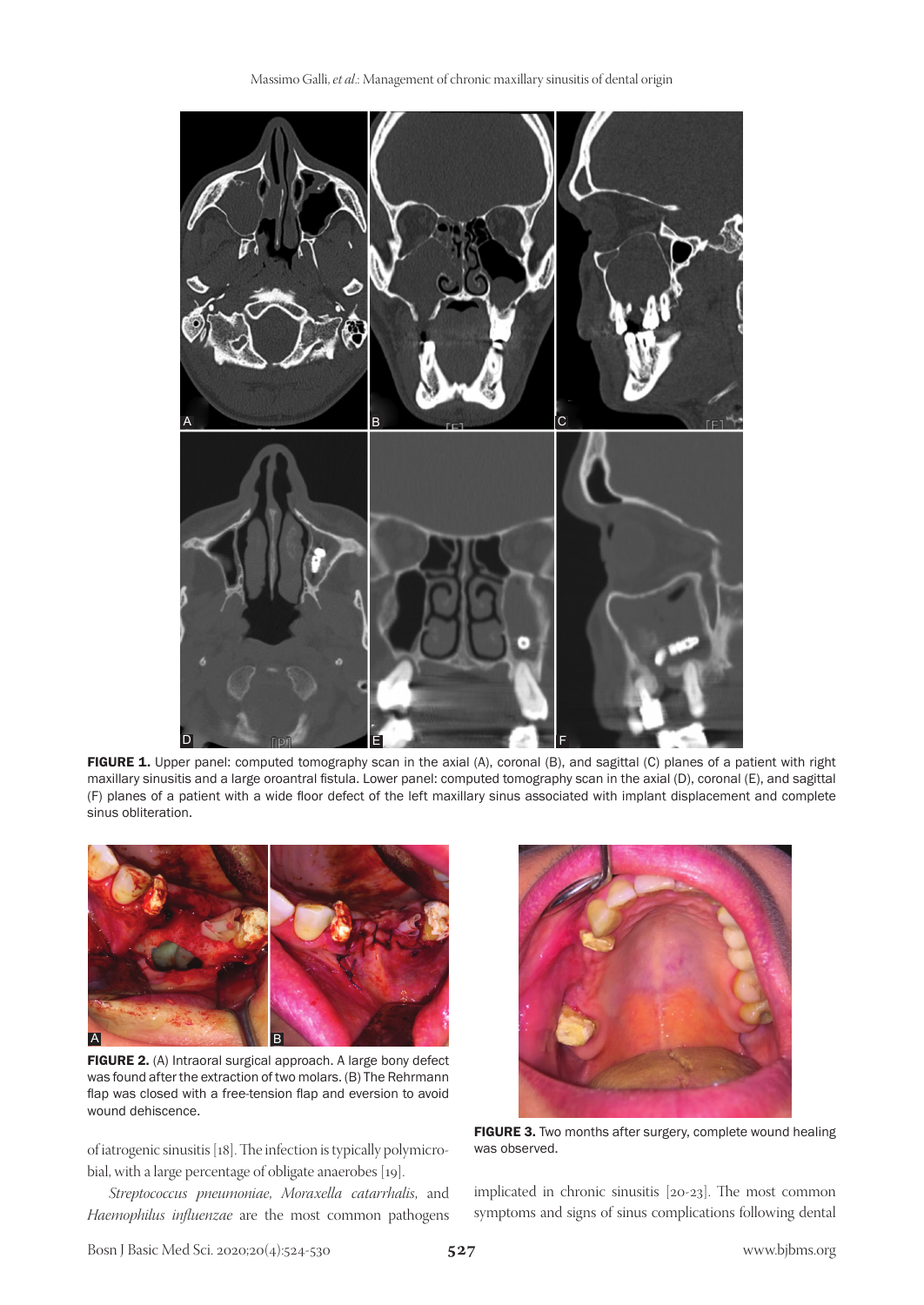surgery include facial pain, headache, nasal obstruction, swollen cheek, purulent rhinorrhea, post-nasal drip, cacosmia, hyposmia, paresthesia, and roncopathy [24-28].

OAF usually occurs when the Schneiderian membrane is interrupted by conditions such as the infection of the maxillary posterior teeth, maxillary dental trauma, pathologic lesions of the jaw and teeth, or by iatrogenic effects such as dental procedures (extractions or dental implant complications) and maxillofacial surgery procedures. Several authors showed that surgical procedures of the upper first and second molars teeth are the most frequent etiologic factor for OAF [29-32]. In our patients, the second molar tooth was the most involved and this is because the roots of the second molar are in closest proximity to the sinus floor [29].

For an accurate diagnosis of maxillary sinus disease, CT is the gold standard due to the high resolution and capacity to discern bone and soft tissue. CBCT is a relatively new tool that has become increasingly important in the diagnosis of sinus disease; it uses approximately 10% of the radiation dose of conventional CT but has a higher resolution compared to conventional thin-slice CT [11]. In our patients, we used both methods with a preference for traditional CT because of the higher cost of CBCT.

As already reported by Felisati et al. [33], the surgical management of odontogenic sinusitis, unlike other forms of maxillary sinusitis, requires a combination of intraoral and endoscopic approaches. Indeed, surgical success largely depends on primary closure of the defect and simultaneous recovery of normal sinus function through spontaneous drainage from the natural ostium. To date, buccal and palatal flaps are the most common solutions used for OAF closure [34-36]. OAFs <5 mm generally do not need surgery because of spontaneous closure  $[37]$ , while a defect  $>5$  mm in diameter can be surgically closed with buccal flaps. In our study, patients were treated with the buccal advancement flap procedure designed by Rehrmann, which involves the creation of a trapezoid mucoperiosteal flap and its suture over the defect.

The nasal endoscopic approach has several advantages to the previously used Caldwell-Luc technique [38,39]: it is a less invasive procedure and has the possibility of direct endoscopic control and treatment, thus allowing a surgical "toilette" and enlargement of the maxillary ostium to favor a rapid recovery of maxillary sinus functions that is the key for long-term success [40-42]. Furthermore, endoscopic approach allows to explore the other paranasal sinuses that may also be involved in the infective process.

In our series, all patients were treated with ESS combined with oral surgery in one-step by the same two surgeons (otolaryngology surgeon and oral specialist) and the incidence of complications was remarkably low [43-45].

Recurrence after combined surgical approach is possible. In our patients, recurrence occurred in two patients, both smokers and with a diagnosis of DM. As known, tobacco use has unfavorable implications in the postoperative period of oral and sinonasal surgery as it induces the release of catecholamines that favor peripheral vasoconstriction with tissue ischemia and delayed healing. Furthermore, smoking is believed to reduce the immune system response altering the activity of the neutrophils [46]. Similarly, patients with DM who undergo ESS and oral surgery have an increased risk for postoperative complications as DM favors greater susceptibility to infections, chronic inflammation, and less tissue tropism [47].

The main limitation of our study is the small size of our sample; larger studies are necessary to confirm our results.

## CONCLUSION

Our results confirm that simultaneous surgery with a combination of an intraoral and endoscopic approach can be considered the best strategy for the long-term restoration of normal sinonasal homeostasis in selected patients with chronic odontogenic sinusitis and OAF, guaranteeing an effective treatment with minimal complications in the short and long term.

#### REFERENCES

- [1] Mavrodi A, Paraskevas G. Evolution of the paranasal sinuses' anatomy through the ages. Anat Cell Biol 2013;46(4):235-8. https://doi.org/10.5115/acb.2013.46.4.235.
- [2] Newsome HA, Poetker DM. Odontogenic sinusitis: Current concepts in diagnosis and treatment. Immunol Allergy Clin North Am 2020;40(2):361-9. https://doi.org/10.1016/j.iac.2019.12.012.
- [3] Little RE, Long CM, Loehrl TA, Poetker DM. Odontogenic sinusitis: A review of the current literature. Laryngoscope Investig Otolaryngol 2018;3(2):110-4. https://doi.org/10.1002/lio2.147.
- [4] Simuntis R, Kubilius R, Vaitkus S. Odontogenic maxillary sinusitis: A review. Stomatologija 2014;16(2):39-43.
- [5] Dym H, Wolf JC. Oroantral communication. Oral Maxillofac Surg Clin North Am 2012;24(2):239-47, 8-9. https://doi.org/10.1016/j.coms.2012.01.015.
- [6] Mantovani K, Bisanha AA, Demarco RC, Tamashiro E, Martinez R, Anselmo-Lima WT. Maxillary sinuses microbiology from patients with chronic rhinosinusitis. Braz J Otorhinolaryngol 2010;76(5):548-51.

https://doi.org/10.1590/S1808-86942010000500002.

- [7] Aukstakalnis R, Simonaviciute R, Simuntis R. Treatment options for odontogenic maxillary sinusitis: A review. Stomatologija 2018;20(1):22-6.
- [8] Grygorov S, Poberezhnik G, Grygorova A. Actual issues of odontogenic maxillary sinusitis (review). Georgian Med News 2018;276:46-50.
- [9] Minni A, Dragonetti A, Sciuto A, Rosati D, Cavaliere C, Ralli M, et al. Use of balloon catheter dilation and steroid-eluting stent in light and severe rhinosinusitis of frontal sinus: A multicenter retrospective randomized study. Eur Rev Med Pharmacol Sci 2018;22(21):7482-91.

https://doi.org/10.26355/eurrev\_201811\_16289.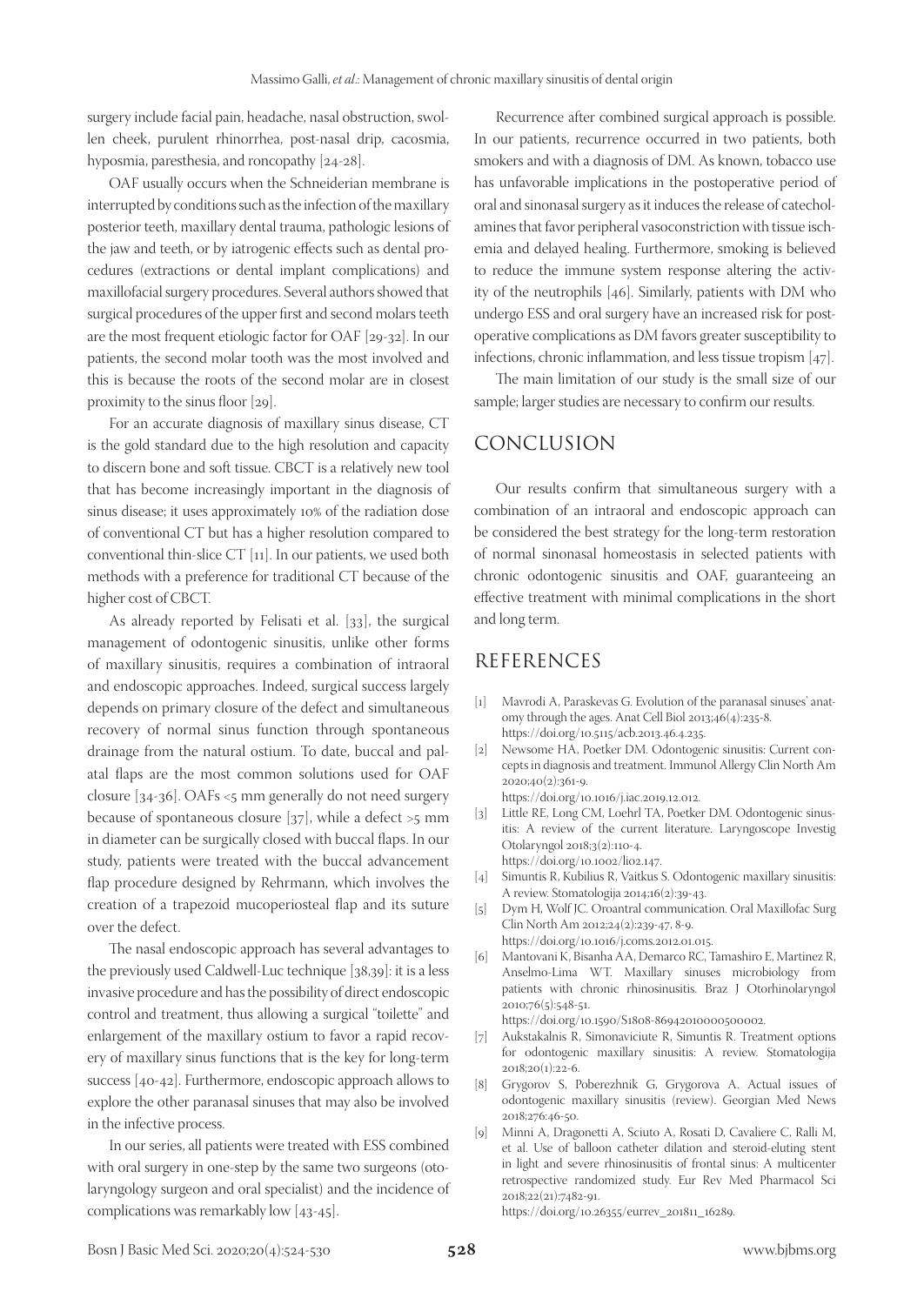- [10] Sandler HJ. Clinical update--the teeth and the maxillary sinus: The mutual impact of clinical procedures, disease conditions and their treatment implications. Part 2. Odontogenic sinus disease and elective clinical procedures involving the maxillary antrum: Diagnosis and management. Aust Endod J 1999;25(1):32-6. https://doi.org/10.1111/j.1747-4477.1999.tb00068.x.
- [11] Whyte A, Boeddinghaus R. Imaging of odontogenic sinusitis. Clin Radiol 2019;74(7):503-16.

https://doi.org/10.1016/j.crad.2019.02.012.

[12] Lechien JR, Filleul O, de Araujo PC, Hsieh JW, Chantrain G, Saussez S. Chronic maxillary rhinosinusitis of dental origin: A systematic review of 674 patient cases. Int J Otolaryngol 2014;2014:465173.

https://doi.org/10.1155/2014/465173.

[13] Parvini P, Obreja K, Begic A, Schwarz F, Becker J, Sader R, et al. Decision-making in closure of oroantral communication and fistula. Int J Implant Dent 2019;5(1):13. https://doi.org/10.1186/s40729-019-0165-7.

[14] Procacci P, Alfonsi F, Tonelli P, Selvaggi F, Fabris GB, Borgia V, et al. Surgical treatment of oroantral communications. J Craniofac Surg

- 2016;27(5):1190-6. https://doi.org/10.1097/scs.0000000000002706.
- [15] De Biasi M, Maglione M, Angerame D. The effectiveness of surgical management of oroantral communications: A systematic review of the literature. Eur J Oral Implantol 2014;7(4):347-57.
- [16] Fusetti S, Emanuelli E, Ghirotto C, Bettini G, Ferronato G. Chronic oroantral fistula: Combined endoscopic and intraoral approach under local anesthesia. Am J Otolaryngol 2013;34(4):323-6. https://doi.org/10.1016/j.amjoto.2012.12.015.
- [17] Warner NS, Warner MA, Schroeder DR, Sprung J, Weingarten TN. Effects of caffeine administration on sedation and respiratory parameters in patients recovering from anesthesia. Bosn J Basic Med Sci 2018;18(1):101-4.

https://doi.org/10.17305/bjbms.2018.2434.

[18] Arias-Irimia O, Barona-Dorado C, Santos-Marino JA, Martinez-Rodriguez N, Martinez-Gonzalez JM. Meta-analysis of the etiology of odontogenic maxillary sinusitis. Med Oral Patol Oral Cir Bucal 2010;15(1):e70-3.

https://doi.org/10.4317/medoral.15.e70.

- [19] Lopatin AS, Sysolyatin SP, Sysolyatin PG, Melnikov MN. Chronic maxillary sinusitis of dental origin: Is external surgical approach mandatory? Laryngoscope 2002;112(6):1056-9. https://doi.org/10.1097/00005537-200206000-00022
- [20] Dobretsov K, Negm H, Ralli M, Passali D. The theory of a "*Staphylococcus* superantigen" in chronic rhinosinusitis with nasal polyps: Myth or reality? Eur Rev Med Pharmacol Sci 2019;23(1 Suppl):48-54.

https://doi.org/10.26355/eurrev\_201903\_17349.

[21] Saibene AM, Vassena C, Pipolo C, Trimboli M, De Vecchi E, Felisati G, et al. Odontogenic and rhinogenic chronic sinusitis: A modern microbiological comparison. Int Forum Allergy Rhinol 2016;6(1):41-5.

https://doi.org/10.1002/alr.21629.

- [22] Workman AD, Granquist EJ, Adappa ND. Odontogenic sinusitis: Developments in diagnosis, microbiology, and treatment. Curr Opin Otolaryngol Head Neck Surg 2018;26(1):27-33. https://doi.org/10.1097/moo.0000000000000430.
- [23] Haider AA, Marino MJ, Yao WC, Citardi MJ, Luong AU. The potential of high-throughput DNA sequencing of the paranasal sinus microbiome in diagnosing odontogenic sinusitis. Otolaryngol Head Neck Surg 2019;161(6):1043-7. https://doi.org/10.1177/0194599819866692.

[24] Calus L, Van Zele T, Derycke L, Krysko O, Dutre T, Tomassen P, et al. Local inflammation in chronic upper airway disease. Curr Pharm Des 2012;18(16):2336-46. https://doi.org/10.2174/138161212800166022.

[25] Dennis SK, Lam K, Luong A. A review of classification schemes for chronic rhinosinusitis with nasal polyposis endotypes. Laryngoscope Investig Otolaryngol 2016;1(5):130-4.

https://doi.org/10.1002/lio2.32.

- [26] Gosepath J, Mann WJ. Current concepts in therapy of chronic rhinosinusitis and nasal polyposis. ORL J Otorhinolaryngol Relat Spec 2005;67(3):125-36. https://doi.org/10.1159/000086075.
- [27] Mann WJ, Gosepath J. Chronic rhinosinusitis. What is new from the last 25 years? HNO 2005;53(Suppl 1):S10-5. https://doi.org/10.1007/s00106-005-1228-z.
- [28] Rosenfeld RM, Piccirillo JF, Chandrasekhar SS, Brook I, Kumar KA, Kramper M, et al. Clinical practice guideline (update): Adult sinusitis. Otolaryngol Head Neck Surg 2015;152(2 Suppl):S1-S39. https://doi.org/10.1177/0194599815572097.
- [29] Niamtu J  $3<sup>rd</sup>$ . Oral and maxillofacial surgery clinics of North America. Complications in cosmetic facial surgery. Preface. Oral Maxillofac Surg Clin North Am 2009;21(1):9-10. https://doi.org/10.1016/j.coms.2008.11.003.
- [30] Miclotte I, Agbaje JO, Spaey Y, Legrand P, Politis C. Incidence and treatment of complications in patients who had third molars or other teeth extracted. Br J Oral Maxillofac Surg 2018;56(5):388-93. https://doi.org/10.1016/j.bjoms.2018.02.001.
- [31] Gheisari R, Zadeh HH, Tavanafar S. Oro-antral fistula repair with different surgical methods: A retrospective analysis of 147 cases. J Dent (Shiraz) 2019;20(2):107-12. https://doi.org/10.30476/DENTJODS.2019.44920.
- [32] Hernando J, Gallego L, Junquera L, Villarreal P. Oroantral communications. A retrospective analysis. Med Oral Patol Oral Cir Bucal 2010;15(3):e499-503.

https://doi.org/10.4317/medoral.15.e499.

- [33] Felisati G, Chiapasco M, Lozza P, Saibene AM, Pipolo C, Zaniboni M, et al. Sinonasal complications resulting from dental treatment: Outcome-oriented proposal of classification and surgical protocol. Am J Rhinol Allergy 2013;27(4):e101-6. https://doi.org/10.2500/ajra.2013.27.3936.
- [34] Ahmed WM. Closure of oroantral fistula using titanium plate with transalveolar wiring. J Maxillofac Oral Surg 2015;14(1):121-5. https://doi.org/10.1007/s12663-013-0584-6.
- [35] Anavi Y, Gal G, Silfen R, Calderon S. Palatal rotation-advancement flap for delayed repair of oroantral fistula: A retrospective evaluation of 63 cases. Oral Surg Oral Med Oral Pathol Oral Radiol Endod 2003;96(5):527-34.

https://doi.org/10.1016/s1079-2104(03)00470-0.

- [36] DeFreitas J, Lucente FE. The Caldwell-Luc procedure: Institutional review of 670 cases: 1975-1985. Laryngoscope 1988;98(12):1297-300. https://doi.org/10.1288/00005537-198812000-00004.
- [37] Hori M, Tanaka H, Matsumoto M, Matsunaga S. Application of the interseptal alveolotomy for closing the oroantral fistula. J Oral Maxillofac Surg 1995;53(12):1392-6. https://doi.org/10.1016/0278-2391(95)90661-4.
- [38] Hajiioannou J, Koudounarakis E, Alexopoulos K, Kotsani A, Kyrmizakis DE. Maxillary sinusitis of dental origin due to oroantral fistula, treated by endoscopic sinus surgery and primary fistula closure. J Laryngol Otol 2010;124(9):986-9. https://doi.org/10.1017/s0022215110001027.
- [39] Schaefer SD, Manning S, Close LG. Endoscopic paranasal sinus surgery: Indications and considerations. Laryngoscope 1989;99(1):1-5. https://doi.org/10.1288/00005537-198901000-00001.
- [40] Catalano PJ, Strouch M. The minimally invasive sinus technique: Theory and practice. Otolaryngol Clin North Am 2004;37(2):401-9, 8.

https://doi.org/10.1016/s0030-6665(03)00156-7.

- [41] Chiu AG, Kennedy DW. Disadvantages of minimal techniques for surgical management of chronic rhinosinusitis. Curr Opin Otolaryngol Head Neck Surg 2004;12(1):38-42.
- [42] Ikeda K, Hirano K, Oshima T, Shimomura A, Suzuki H, Sunose H, et al. Comparison of complications between endoscopic sinus surgery and Caldwell-Luc operation. Tohoku J Exp Med 1996;180(1):27-31.

https://doi.org/10.1620/tjem.180.27.

[43] Nemec SF, Peloschek P, Koelblinger C, Mehrain S, Krestan CR, Czerny C. Sinonasal imaging after Caldwell-Luc surgery: MDCT findings of an abandoned procedure in times of functional